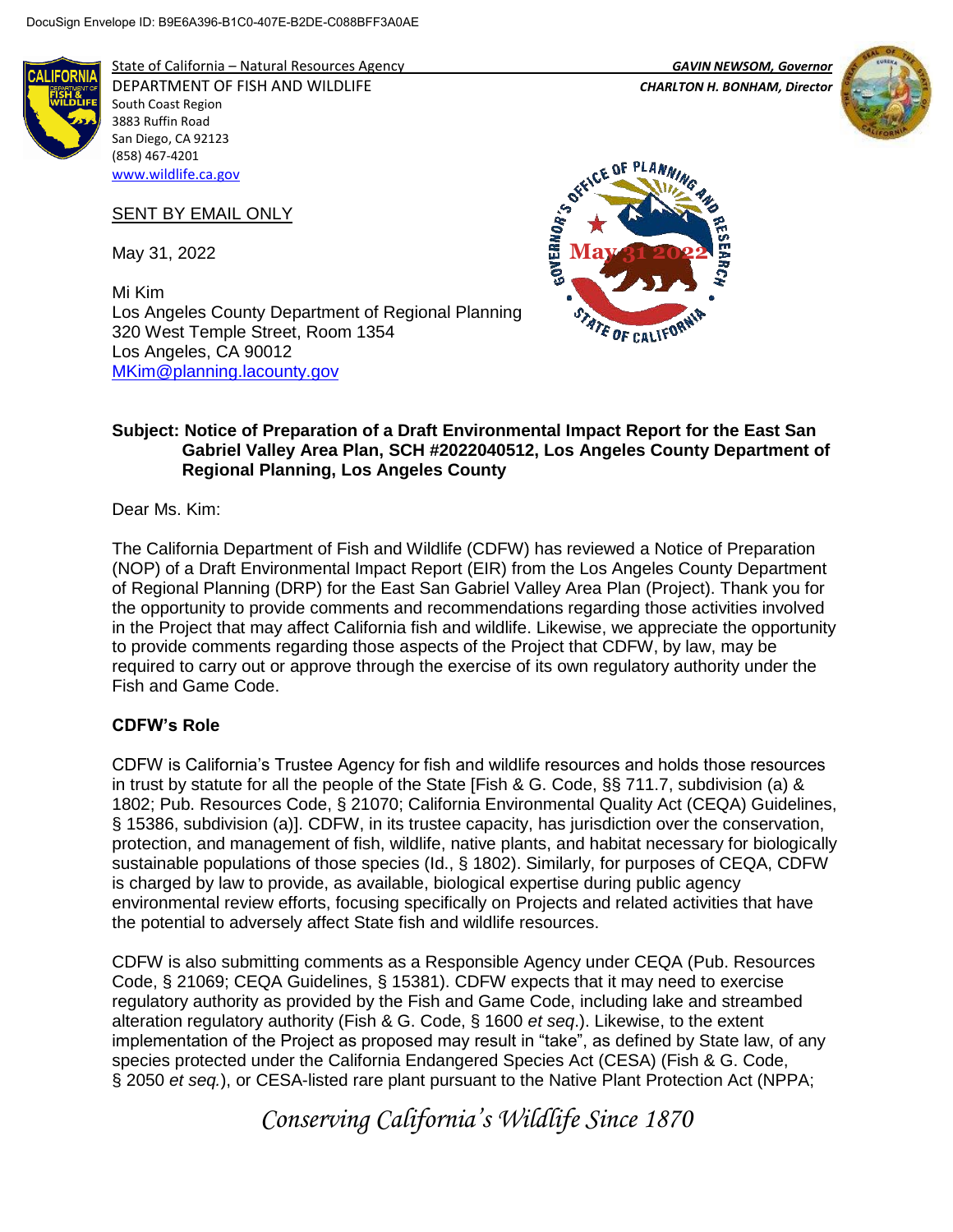Mi Kim Los Angeles County of Regional Planning May 31, 2022 Page 2 of 14

Fish & G. Code, §1900 *et seq.*), CDFW recommends the Project proponent obtain appropriate authorization under the Fish and Game Code.

### **Project Description and Summary**

**Objective:** The proposed Project is a long-range policy document that aims to support growth, development, and maintenance of 24 unincorporated communities in the East San Gabriel Valley. The Project is an extension of the Los Angeles County General Plan with focus on the characteristics and needs of the 24 unincorporated communities. The Project will entail nine elements and 15 community specific chapters with goals, policies, and actions that will be implemented and enforced. In addition, a general plan amendment and associated zoning amendments will be required for implementation of the proposed Project. Some zoning amendments will allow for higher densities within one mile of major transit stops and transit corridors. To strengthen the unincorporated communities and successfully execute the Project the following components will need to be implemented:

- Amend the Los Angeles General Plan to update, reorganize, and incorporate the existing Rowland Heights Community Plan and Hacienda Heights Community Plan as community chapters within the Project;
- Update existing zoning and land use designations to ensure consistency between the proposed Project and the General Plan land use policy map;
- Amend Title 22 to make changes to the existing zoning map;
- Incorporate the proposed rezoning as identified in the Housing Element 2021-2029;
- Rezone agricultural zones that are developed with residential uses from light agriculture to an appropriate residential zone;
- Reassess and revise the Rowland Heights Community Standards District to bring it into conformance with proposed Project;
- Adjust the boundaries of Avocado Heights and the Trailside Ranch Equestrian Districts; and
- Establish an area-wide overlay to regulate height, ridgelines, and public communal space in new development.

The Project does not approve any specific project-level development or construction activities.

**Location:** The Project site encompasses 51.29 square miles of unincorporated communities within the easternmost portions of Los Angeles County. The Project site is generally located south of the Angeles National Forest, north of the Orange County border, east of Interstate 605, and west of the San Bernardino County line. The Project site is comprised of the following 24 unincorporated communities: Avocado Heights, Charter Oak, Covina Islands, East Azusa, East Irwindale, East San Dimas, Glendora Islands, Hacienda Heights, North Claremont, North Pomona, Northeast La Verne, Northeast San Dimas, Rowland Heights, South Diamond Bar, South San Jose Hills, South Walnut, Valinda, Walnut Islands, West Claremont, West Puente Valley, West San Dimas, Pellissier Village, unincorporated South El Monte, and unincorporated North Whittier.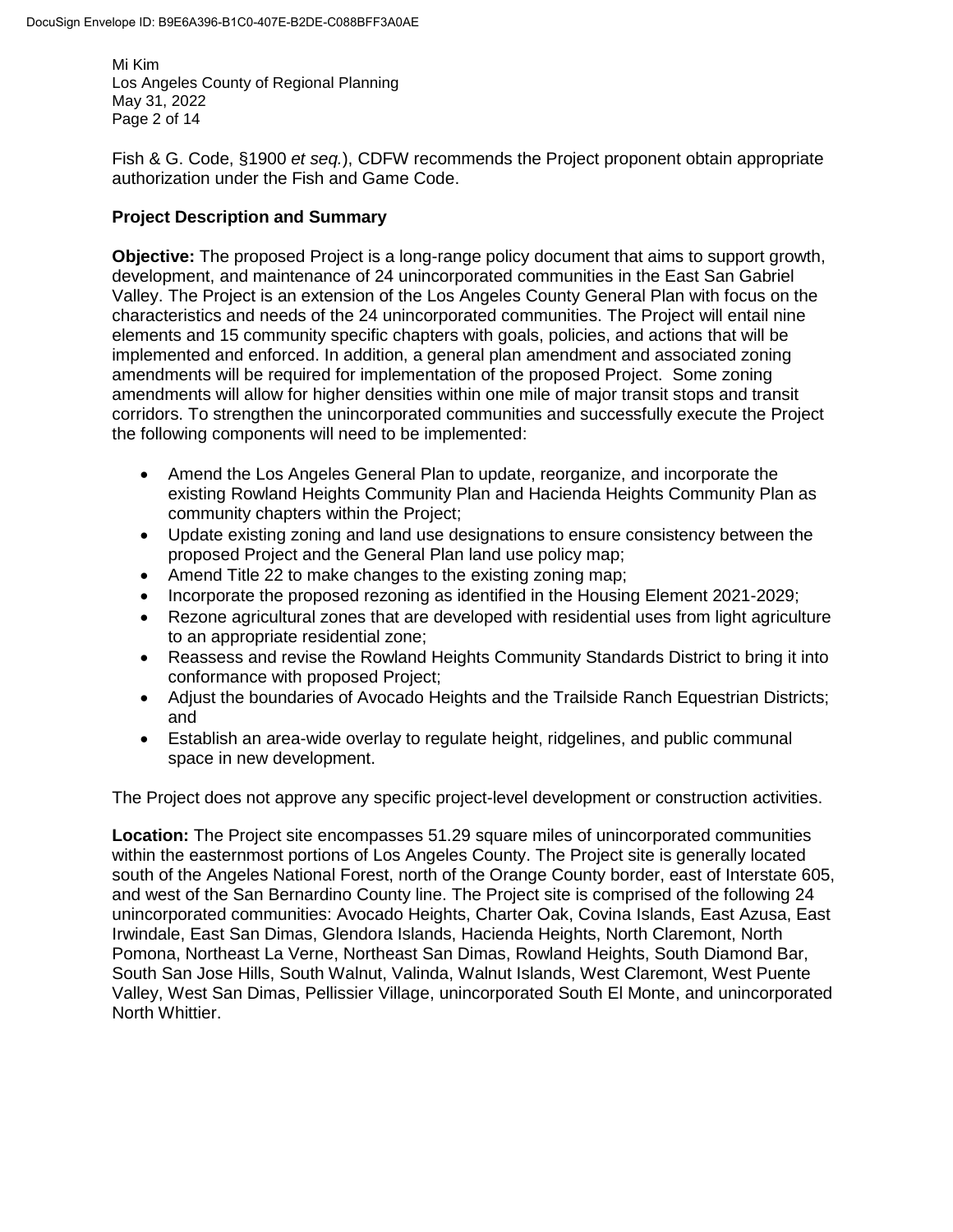Mi Kim Los Angeles County of Regional Planning May 31, 2022 Page 3 of 14

#### **Comments and Recommendations**

CDFW offers the comments and recommendations below to assist the DRP in adequately identifying, avoiding, and/or mitigating the Project's significant, or potentially significant, direct, and indirect impacts on fish and wildlife (biological) resources. The EIR should provide adequate and complete disclosure of the Project's potential impacts on biological resources [Pub. Resources Code, § 21061; CEQA Guidelines, §§ 15003(i), 15151]. CDFW looks forward to commenting on the EIR when it is available.

### **Specific Comments**

- 1) Impacts on Mountain Lion (*Puma concolor*). The Project is located within the range of the Southern California/Central Coast Evolutionary Significant Unit of mountain lion. More specifically, the Project is located within the range of the San Gabriel Mountains mountain lion population. The NOP states that depending on the location of individual development, future construction could result in impacts to wildlife movement or wildlife species corridors. The mountain lion population within the Project site may be impacted by future projects through increased human presence, increased habitat loss and fragmentation, and reduced species population.
	- a) Protection Status. CDFW considers adverse impacts to a species protected by CESA to be significant without mitigation under CEQA. As to CESA, take of any endangered, threatened, candidate species, or CESA-listed plant species that results from the Project is prohibited, except as authorized by state law (Fish & G. Code §§ 2080, 2085; Cal. Code Regs., tit. 14, §786.9). The mountain lion is a specially protected mammal in the State (Fish and G. Code, § 4800). In addition, on April 21, 2020, the California Fish and Game Commission accepted a petition to list the Southern California/Central Coast Evolutionary Significant Unit of mountain lion as threatened under CESA (CDFW 2020). As a CESA candidate species, the mountain lion in southern California is granted full protection of a threatened species under CESA.
	- b) Analysis and Disclosure. The EIR should analyze and discuss the Project's potential impact and cumulative impact on mountain lion during both future project activities and for the Project's lifetime. Impacts on mountain lion behavior, reproductive viability, and overall survival success should be analyzed and discussed in the EIR. In addition, the EIR should analyze from the standpoint of the following impacts: 1) future projects introducing new/additional barriers to dispersal; 3) constraining wildlife corridors and pinch points leading to severed migration; 4) habitat loss, fragmentation, and encroachment; 5) increased human presence; and 6) and use of herbicides, pesticides, and rodenticides. Lastly, the EIR should discuss the Project's potential effect on any ongoing or planned habitat recovery and restoration efforts for mountain lion.
	- c) CESA. If the Project or any Project-related activity will result in take of a species designated as endangered or threatened, or a candidate for listing under CESA, CDFW recommends that the Project proponent seek appropriate take authorization under CESA prior to implementing the Project. Appropriate take authorization under CESA may include an Incidental Take Permit (ITP) among other options [Fish & G. Code, §§ 2080.1, 2081, subds. (b) and (c)]. To obtain appropriate take authorization under CESA, early consultation with CDFW is encouraged, as significant modification to a project and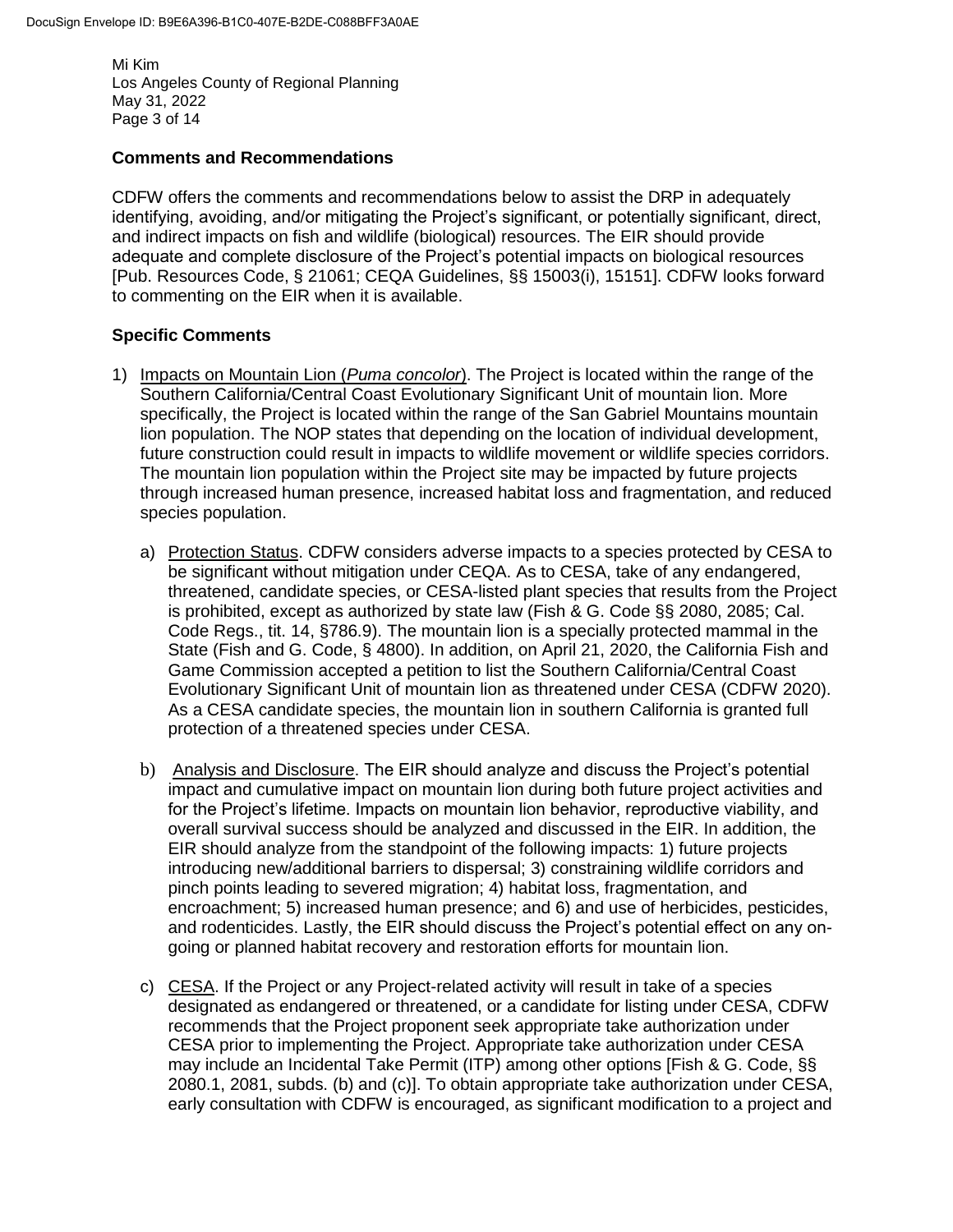Mi Kim Los Angeles County of Regional Planning May 31, 2022 Page 4 of 14

> mitigation measures may be required to obtain a CESA permit. Revisions to the Fish and Game Code, effective January 1998, may require that CDFW issue a separate CEQA document for the issuance of an ITP unless the Project's CEQA document addresses all Project impacts on CESA-listed species and specifies a mitigation monitoring and reporting program that will meet the requirements of an ITP. For these reasons, biological mitigation monitoring and reporting proposals should be of sufficient detail and resolution to satisfy the requirements for a CESA ITP.

- 2) Impacts to Birds. Based on the [United States Fish and Wildlife Service \(USFWS\) Critical](https://fws.maps.arcgis.com/home/webmap/viewer.html?webmap=9d8de5e265ad4fe09893cf75b8dbfb77)  [Habitat for Threatened and Endangered Species](https://fws.maps.arcgis.com/home/webmap/viewer.html?webmap=9d8de5e265ad4fe09893cf75b8dbfb77) mapper, the Project sites provides critical habitat for southwestern willow flycatcher (*Empidonax trailii* extimus) and California gnatcatcher (*Polioptila californica californica*) (USFWS 2022a). Alongside critical habitat for these two species, there are a myriad of trees and shrubs within the Project site that could support nesting birds. In Los Angeles, urban forests and street trees both native and some non-native species that provide habitat for a high diversity of birds (Wood and Esaian 2020). In addition, several species of raptor have adapted to and exploited urban areas for breeding and nesting (Cooper et al. 2020). Future projects facilitated under the proposed Project may occur during the nesting bird season, which may result in the incidental loss of fertile eggs or nestlings, or nest abandonment.
	- a) Protection Status. Southwestern willow flycatcher is a species listed as endangered under CESA and the Endangered Species Act (ESA). Coastal California gnatcatcher is a species designated as an SSC and threatened under the ESA. Furthermore, migratory nongame native bird species are protected by international treaty under the Federal Migratory Bird Treaty Act (MBTA) of 1918 (Code of Federal Regulations, Title 50, § 10.13). Sections 3503, 3503.5, and 3513 of the California Fish and Game Code prohibit take of all birds and their active nests including raptors and other migratory nongame birds (as listed under the Federal MBTA). It is unlawful to take, possess, or needlessly destroy the nest or eggs of any raptor.
	- b) Analysis and Disclosure. CDFW recommends the EIR discuss the Project's potential impact to the population and critical habitat of southwestern willow flycatcher and coastal California gnatcatcher. The EIR should also discuss the Project's potential impact on nesting birds and raptors within the Project site. A discussion of potential impacts should include impacts that may occur during implementation of future projects facilitated by the proposed Project resulting in ground-disturbing activities and vegetation removal.
	- c) Avoidance. CDFW recommends the EIR include a measure that requires future projects facilitated by the proposed Project to fully avoid impacts to nesting birds and raptors. To the extent feasible, no construction, ground-disturbing activities (e.g., mobilizing, staging, drilling, and excavating), and vegetation removal during the avian breeding season which generally runs from February 15 through September 15 (as early as January 1 for some raptors) to avoid take of birds, raptors, or their eggs.

If impacts to nesting birds and raptors cannot be avoided, CDFW recommends the EIR include measures that require future projects to minimize impacts on nesting birds and raptors. Prior to starting ground-disturbing activities and vegetation removal, a qualified biologist should conduct nesting bird and raptor surveys to identify nests. The qualified biologist should establish no-disturbance buffers to minimize impacts on those nests.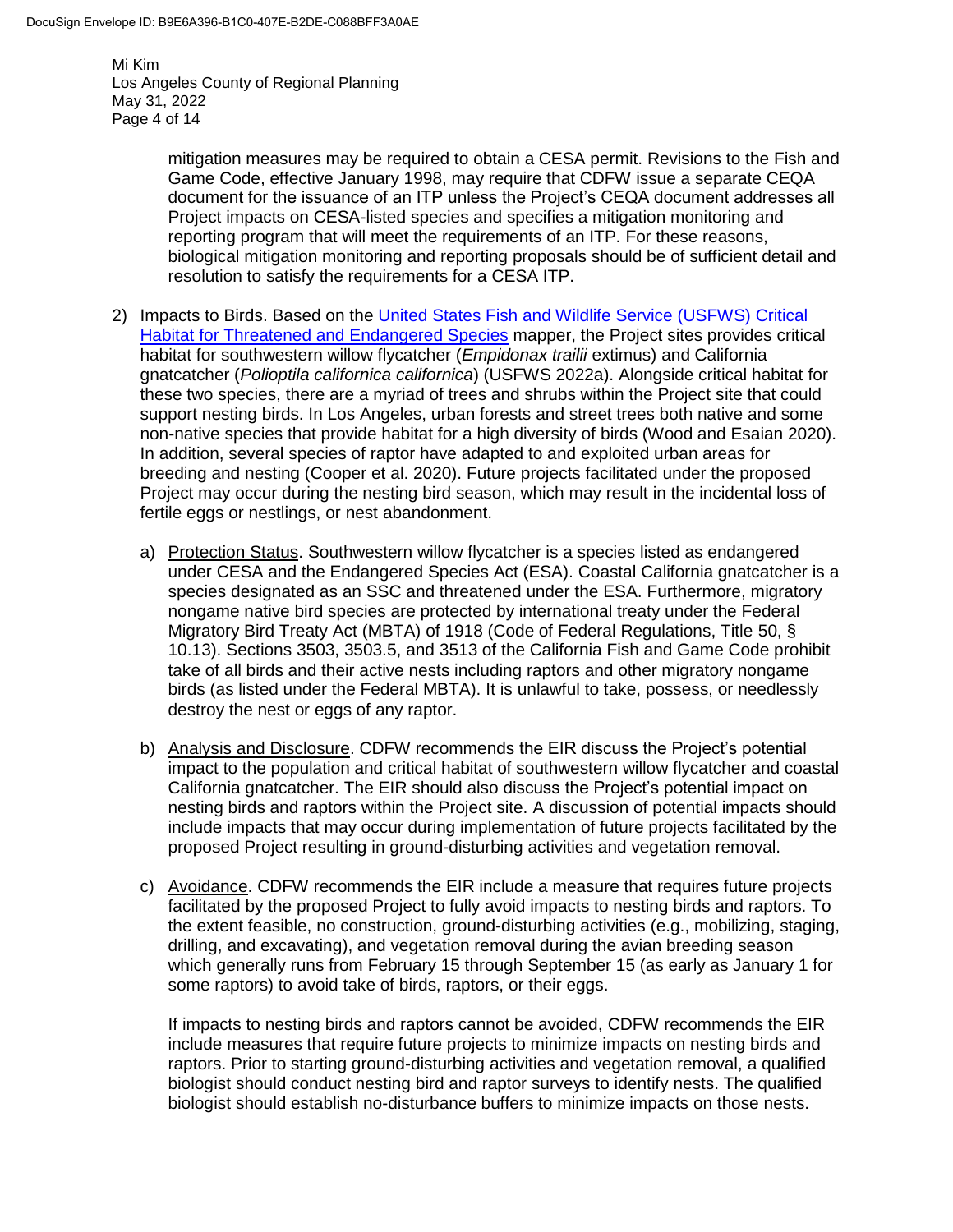Mi Kim Los Angeles County of Regional Planning May 31, 2022 Page 5 of 14

> CDFW recommends a minimum 300-foot no disturbance buffer around active bird nests. For raptors, the no disturbance buffer should be expanded to 500 feet and 0.5 mile for special status species, if feasible. Personnel working on a project, including all contractors working on site, should be instructed on the presence of nesting birds, area sensitivity, and adherence to no-disturbance buffers. Reductions in the buffer distance may be appropriate depending on the avian species involved, ambient levels of human activity, screening vegetation, or possibly other factors determined by a qualified biologist.

- 3) Stream Delineation and Impact Assessment. According to U.S. Fish and Wildlife Service's (USFWS) [National Wetland Inventory,](https://www.fws.gov/program/national-wetlands-inventory/wetlands-mapper) there are several watercourses that flow through the Project site including, but not limited to, the San Gabriel River and Rio Hondo River (USFWS 2022b). Future projects may impact the stream and potentially result in loss of riverine habitat.
	- a) Analysis and Disclosure. In preparation of the EIR, CDFW recommends the EIR include a stream delineation and evaluation of impacts on any river, stream, or lake. The EIR should discuss the Project's potential impact on streams including impacts on associated natural communities. Impacts may include channelizing or diverting streams, impairing a watercourse, and removing or degrading vegetation through habitat modification (e.g., loss of water source, encroachment, and edge effects leading to introduction of nonnative plants). Impacts may occur from future projects facilitated by the proposed Project.
	- b) Fish and Game Code section 1602. CDFW exercises its regulatory authority as provided by Fish and Game Code section 1600 et seq. to conserve fish and wildlife resources which includes rivers, streams, or lakes and associated natural communities. As a Responsible Agency under CEQA, CDFW has authority over activities in streams and/or lakes that will divert or obstruct the natural flow, or change the bed, channel, or bank (including vegetation associated with the stream or lake) of a river or stream or use material from a streambed. For any such activities, the project applicant (or "entity") must notify CDFW. Accordingly, if the Project would impact streams, the EIR should include measures that require future projects facilitated by the proposed Project to notify CDFW pursuant to Fish and Game Code section 1602 prior to starting activities that may impact streams. Please visit CDFW's [Lake and Streambed Alteration Program](https://wildlife.ca.gov/Conservation/Environmental-Review/LSA) webpage for more information (CDFW 2022c).
- 4) Los Angeles County Significant Ecological Areas (SEAs). There are several significant ecological areas located within the Project site, which include Puente Hills, Rio Hondo College Wildlife Sanctuary, East San Gabriel Valley, San Gabriel Canyon, and San Dimas Canyon/San Antonio Wash. These SEAs represent the wide-ranging biodiversity of Los Angeles County and contain some of Los Angeles County's most important biological resources. The NOP states that SEAs have the potential to be impacted by construction of one or more future projects facilitated by the proposed Project. CDFW recommends that the EIR provide a discussion and analysis of Project impacts on these SEAs. CDFW also recommends the DRP include measures that require future projects to avoid development and encroachment onto these SEAs. If not feasible, recommends the EIR provide measures that require future projects facilitated by the Project to analyze impacts on SEAs being encroached upon.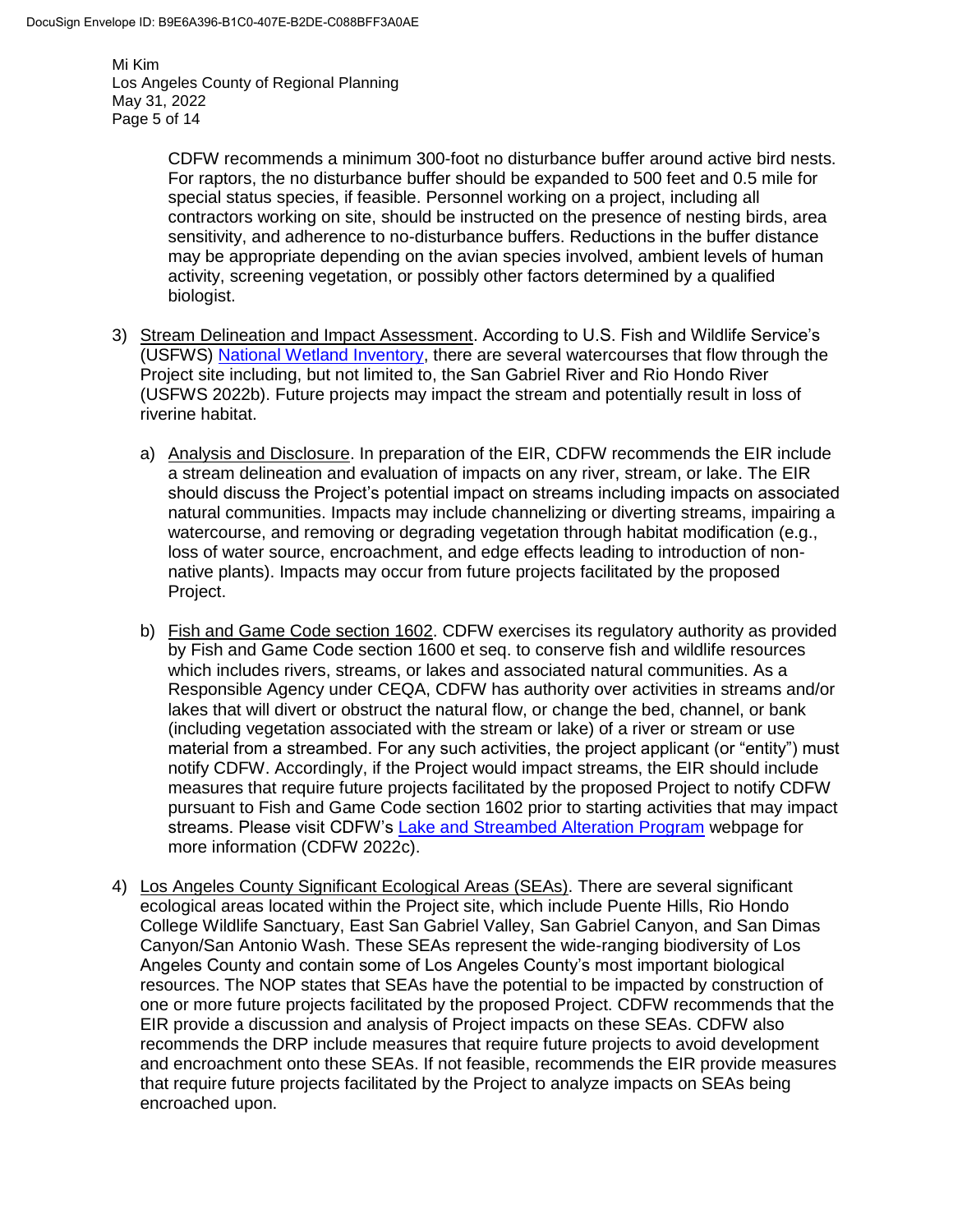Mi Kim Los Angeles County of Regional Planning May 31, 2022 Page 6 of 14

- 5) Bats. According to the [California Natural Diversity Database,](https://wildlife.ca.gov/Data/CNDDB) there are several bat species observations recorded throughout the Project site (CDFW 2022a). It is also widely known that numerous bat species roost in trees and structures throughout Los Angles (Miner and Stokes 2005). Bats and roost could be impacted by removal of trees, vegetation, and/or structures supporting roosting bats. Bats and roosts could also be impacted by increased noise, human activity, dust, and ground vibration.
	- a) Protection Status. Bats are considered non-game mammals and are afforded protection by State law from take and/or harassment (Fish & G. Code, § 4150; Cal. Code of Regs., § 251.1). In addition, some bats are considered a California Species of Special Concern (SSC). CEQA provides protection not only for CESA-listed species, but for any species including but not limited to SSC which can be shown to meet the criteria for State listing. These SSC meet the CEQA definition of endangered, rare, or threatened species (CEQA Guidelines, § 15380). Take of SSC could require a mandatory finding of significance (CEQA Guidelines, § 15065).
	- b) Analysis and Disclosure. CDFW recommends the EIR should discuss the Project's potential impact on bats and habitat supporting roosting bats. A discussion of potential impacts should include impacts that may occur during implementation of future projects facilitated by the proposed Project resulting in ground-disturbing activities and vegetation removal.
- 6) Impact on Sensitive Natural Communities. The NOP states that are unique native woodlands within the Project site that have the potential to be impacted by future projects undertaken to implement the Project. The NOP mentions oak woodlands (*Quercus* genus Woodland Alliance), California walnut groves (*Juglans* californica Woodland Alliance), and California juniper woodlands (*Juniperus californica* Woodland Alliance).
	- a) Protection Status. Natural communities with ranks of S1, S2, and S3 are considered sensitive natural communities to be addressed in the environmental review process of CEQA (CDFW 2022b). California walnut groves is a sensitive natural community with a rarity ranking of S3.2 and is endemic to southern California (Sawyer et al. 2009). Although California juniper woodland has a rarity ranking of S4 at an alliance level, there are various associations that have a rarity ranking of S3 (CDFW 2022b). Oak woodland alliances have a variety of rarity rankings ranging from S2 to S4. Dependent upon the type of oak woodland, there are some associations of oak woodland communities that are considered sensitive with a rarity ranking of S3 or S2. Woodland communities provide suitable habitat and high biological value for a multitude of wildlife species. Moreover, oak trees and woodlands are protected by the Oak Woodlands Conservation Act (pursuant under Fish and Game Code sections 1360-1372) and Public Resources Code section 21083.4 due to the historic and on-going loss of these resources.
	- b) Analysis and Disclosure. CDFW recommends the EIR discuss the Project's potential impacts on sensitive plant communities. To analyze the Project's impacts on natural communities within the Project site, the DRP should retain a qualified biologist to identify and map the natural communities. The qualified biologist should adhere to established protocols for mapping natural communities listed in General Comment #3. Association level mapping is recommended for alliances that have some associations that are designated as sensitive. CDFW recommends the DRP should avoid and minimize future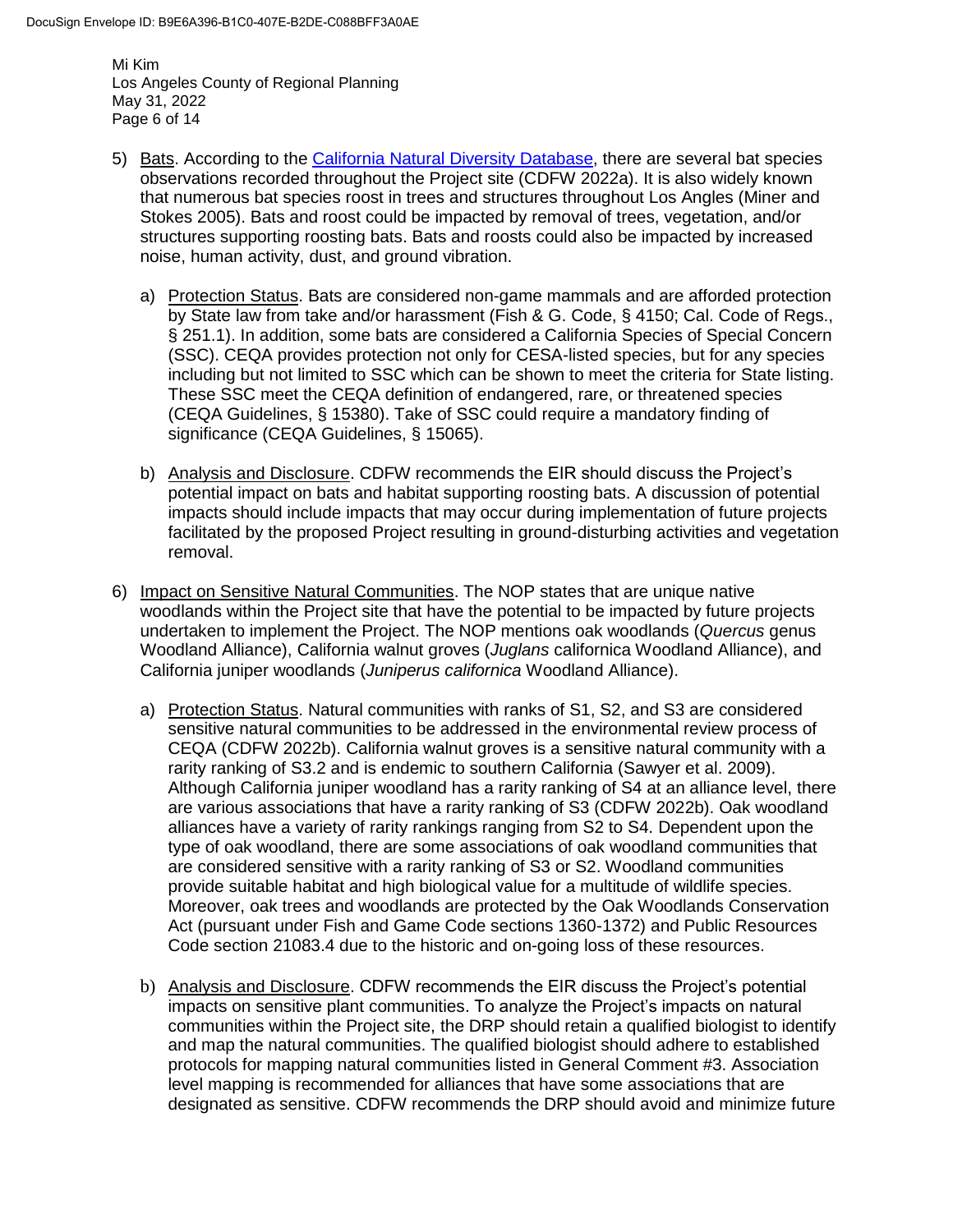Mi Kim Los Angeles County of Regional Planning May 31, 2022 Page 7 of 14

> development and encroachment onto sensitive trees and woodlands. If avoidance is not feasible, CDFW recommends the EIR provide measures that require future projects facilitated by the proposed Project to analyze and discuss impacts on sensitive plant communities within the future project sites. CDFW also recommends the EIR provide measures that require future projects facilitated by the Project to provide sufficient compensatory mitigation for the number of impacted trees and acres of impacted woodland. The number of replacement trees and woodland habitat should be higher if the future projects would impact large mature trees; impact a woodland supporting rare, sensitive, or special status plants and wildlife; or impact a woodland with a State Rarity Ranking of S1, S2, or S3.

- 7) Biologically Significant Sites Inventory. The proposed Project has the potential to adversely impact various areas that serve as potential habitat for wildlife and hold biological value to the unincorporated communities. CDFW recommends the DRP identify and prepare a map of the following areas if present within or adjacent to the Project site. In addition, DRP should consider the Project's potential impacts on the following areas if present within or adjacent to the Project boundary:
	- a) Agricultural land that will have a zoning designation change as a result of the Project;
	- b) Conservation easements or mitigation lands;
	- c) U.S. Fish and Wildlife Service Threatened & Endangered Species Active Critical Habitat (USFWS 2022a);
	- d) County of Los Angeles Significant Ecological Areas (SEAs);
	- e) Wildflower Reserve Areas;
	- f) Wildlife corridors;
	- g) Sensitive Natural Communities (e.g., woodlands); and
	- h) Aquatic and riparian resources including (but not limited to) rivers, channels, streams, wetlands, vernal pools, and associated natural plant communities

CDFW recommends the EIR should discuss and analyze the impact of future projects facilitated by the Project on agricultural land. Furthermore, the DRP should avoid sites that may have a direct or indirect impact on conservation easements or lands set aside as mitigation. Lastly, the EIR should include measures that require future projects facilitated by the proposed Project to mitigate (avoid if feasible) for impacts on biological resources occurring within SEAs, Wildflower Reserve Areas, and critical habitat.

- 8) Landscaping. Future projects facilitated by the proposed Project may result in enhanced landscaping. CDFW recommends the DRP require future projects to only use native species found in naturally occurring vegetation communities within or adjacent to the Project site. Future projects facilitated by the proposed Project should not plant, seed, or otherwise introduce non-native, invasive plant species to areas that are adjacent to and/or near native habitat areas. Accordingly, CDFW recommends the DRP restrict use of any species, particularly 'Moderate' or 'High' listed by the [California Invasive Plant Council](https://www.cal-ipc.org/plants/inventory/) (Cal-IPC 2022). These species are documented to have substantial and severe ecological impacts on physical processes, plant and animal communities, and vegetation structure.
- 9) Pest Management. Future projects facilitated by the proposed Project may have the potential to spread tree pests and diseases throughout future project sites and into adjacent natural habitat not currently exposed to these stressors. This could result in expediting the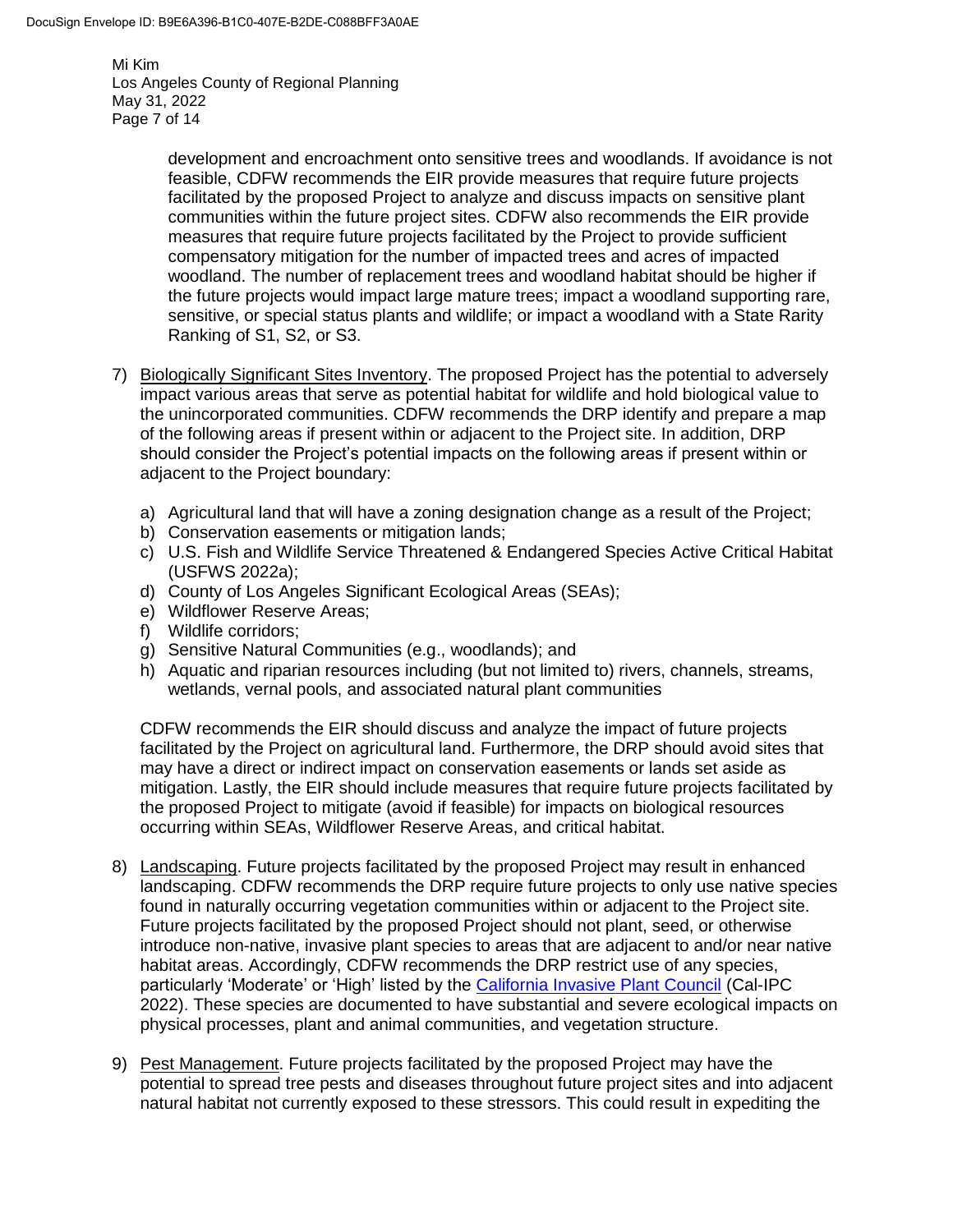Mi Kim Los Angeles County of Regional Planning May 31, 2022 Page 8 of 14

loss of native trees. As such, CDFW recommends the EIR provide measures that require future projects to develop and implement an infectious tree disease management plan or provide mitigation measures, developed in consultation with an arborist, and describe how the plan or mitigation measures will avoid or reduce the spread of tree insect pests and diseases.

10) Use of Rodenticides. If the Project results in enhanced landscaping, vegetation may need to be managed via chemical methods. Herbicides, pesticides, and rodenticides may impact wildlife. Second generation anticoagulant rodenticides are known to have harmful effects on the ecosystem and wildlife. [Assembly Bill 1788](https://leginfo.legislature.ca.gov/faces/billTextClient.xhtml?bill_id=201920200AB1788) prohibits the use of any second-generation anticoagulant rodenticides because second generation anticoagulant rodenticides have a higher toxicity and are more dangerous to nontarget wildlife (California Legislative Information 2020). CDFW recommends the EIR include a discussion as to the future project's use of herbicides, pesticides, and second-generation anticoagulant rodenticides to maintain a project's grounds in perpetuity. CDFW recommends the DRP include measures that would prohibit the use of any second-generation anticoagulant rodenticides during future project implementation.

### **General Comments**

- 11) Biological Baseline Assessment. The EIR should provide an adequate biological resources assessment, including a complete assessment and impact analysis of the flora and fauna within and adjacent to the Project site and where the Project may result in ground disturbance. The assessment and analysis should place emphasis upon identifying endangered, threatened, sensitive, regionally, and locally unique species, and sensitive habitats. Impact analysis will aid in determining any direct, indirect, and cumulative biological impacts, as well as specific mitigation or avoidance measures necessary to offset those impacts. CDFW recommends avoiding any sensitive natural communities found on or adjacent to the Project site. CDFW also considers impacts to SSC a significant direct and cumulative adverse effect without implementing appropriate avoidance and/or mitigation measures. An environmental document should include the following information:
	- a) Information on the regional setting that is critical to an assessment of environmental impacts, with special emphasis on resources that are rare or unique to the region [CEQA Guidelines, § 15125(c)]. The EIR should include measures to fully avoid and otherwise protect Sensitive Natural Communities from Project-related impacts. CDFW considers these communities as threatened habitats having both regional and local significance. Plant communities, alliances, and associations with a state-wide ranking of S1, S2, and S3 should be considered sensitive and declining at the local and regional level. These ranks can be obtained by visiting the [Vegetation Classification and Mapping Program -](https://wildlife.ca.gov/Data/VegCAMP/Natural-Communities) [Natural Communities](https://wildlife.ca.gov/Data/VegCAMP/Natural-Communities) webpage (CDFW 2022b);
	- b) A thorough, recent, floristic-based assessment of special status plants and natural communities following CDFW's [Protocols for Surveying and Evaluating Impacts to](https://nrm.dfg.ca.gov/FileHandler.ashx?DocumentID=18959&inline)  [Special Status Native Plant Populations and Sensitive Natural Communities](https://nrm.dfg.ca.gov/FileHandler.ashx?DocumentID=18959&inline) (CDFW 2018). Adjoining habitat areas should be included where future project construction and activities could lead to direct or indirect impacts off site;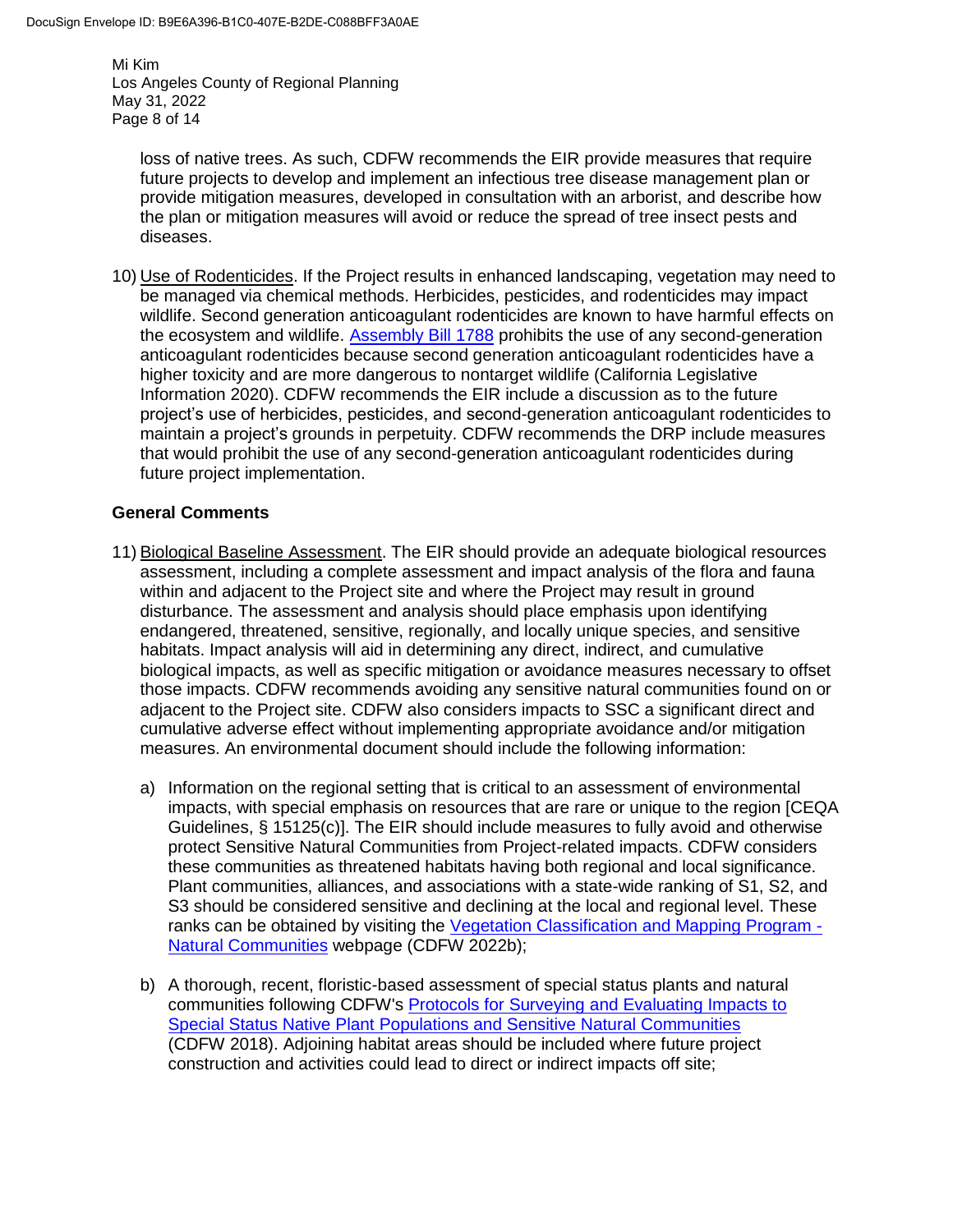Mi Kim Los Angeles County of Regional Planning May 31, 2022 Page 9 of 14

- c) Floristic, alliance- and/or association-based mapping and vegetation impact assessments conducted at a Project site and within the neighboring vicinity. The [Manual](http://vegetation.cnps.org/)  [of California Vegetation](http://vegetation.cnps.org/) (MCV), second edition, should also be used to inform this mapping and assessment (Sawyer et al. 2009). Adjoining habitat areas should be included in this assessment the Project could lead to direct or indirect impacts off site. Habitat mapping at the alliance level will help establish baseline vegetation conditions;
- d) A complete, recent, assessment of the biological resources associated with each habitat type on site and within adjacent areas that could also be affected by a Project. California Natural Diversity Database in Sacramento should be contacted to obtain current information on any previously reported sensitive species and habitat. An assessment should include a nine-quadrangle search of the CNDDB to determine a list of species potentially present at a Project site. A lack of records in the CNDDB does not mean that rare, threatened, or endangered plants and wildlife do not occur in the Project site. Field verification for the presence or absence of sensitive species is necessary to provide a complete biological assessment for adequate CEQA review [CEQA Guidelines, § 15003(i)];
- e) A complete, recent, assessment of rare, threatened, and endangered, and other sensitive species on site and within the area of potential effect, including California Species of Special Concern and California Fully Protected Species (Fish & G. Code, §§ 3511, 4700, 5050, and 5515). Species to be addressed should include all those which meet the CEQA definition of endangered, rare, or threatened species (CEQA Guidelines, § 15380). Seasonal variations in use of a Project site should also be addressed such as wintering, roosting, nesting, and foraging habitat. Focused speciesspecific surveys, conducted at the appropriate time of year and time of day when the sensitive species are active or otherwise identifiable, may be required if suitable habitat is present. See CDFW's [Survey and Monitoring Protocols and Guidelines](https://wildlife.ca.gov/conservation/survey-protocols) for established survey protocol for select species (CDFW 2022d). Acceptable species-specific survey procedures may be developed in consultation with CDFW and the USFWS; and
- f) A recent wildlife and rare plant survey. CDFW generally considers biological field assessments for wildlife to be valid for a one-year period, and assessments for rare plants may be considered valid for a period of up to three years. Some aspects of a proposed Project may warrant periodic updated surveys for certain sensitive taxa, particularly if build out could occur over a protracted time frame or in phases.
- 12) Disclosure. A EIR should provide an adequate, complete, and detailed disclosure about the effect which a proposed Project is likely to have on the environment (Pub. Resources Code, § 20161; CEQA Guidelines, §15151). Adequate disclosure is necessary so CDFW may provide comments on the adequacy of proposed avoidance, minimization, or mitigation measures, as well as to assess the significance of the specific impact relative to plant and wildlife species impacted (e.g., current range, distribution, population trends, and connectivity).
- 13) Mitigation Measures. Public agencies have a duty under CEQA to prevent significant, avoidable damage to the environment by requiring changes in projects through the use of feasible alternatives or mitigation measures [CEQA Guidelines, §§ 15002(a)(3), 15021]. Pursuant to CEQA Guidelines section 15126.4, an environmental document "shall describe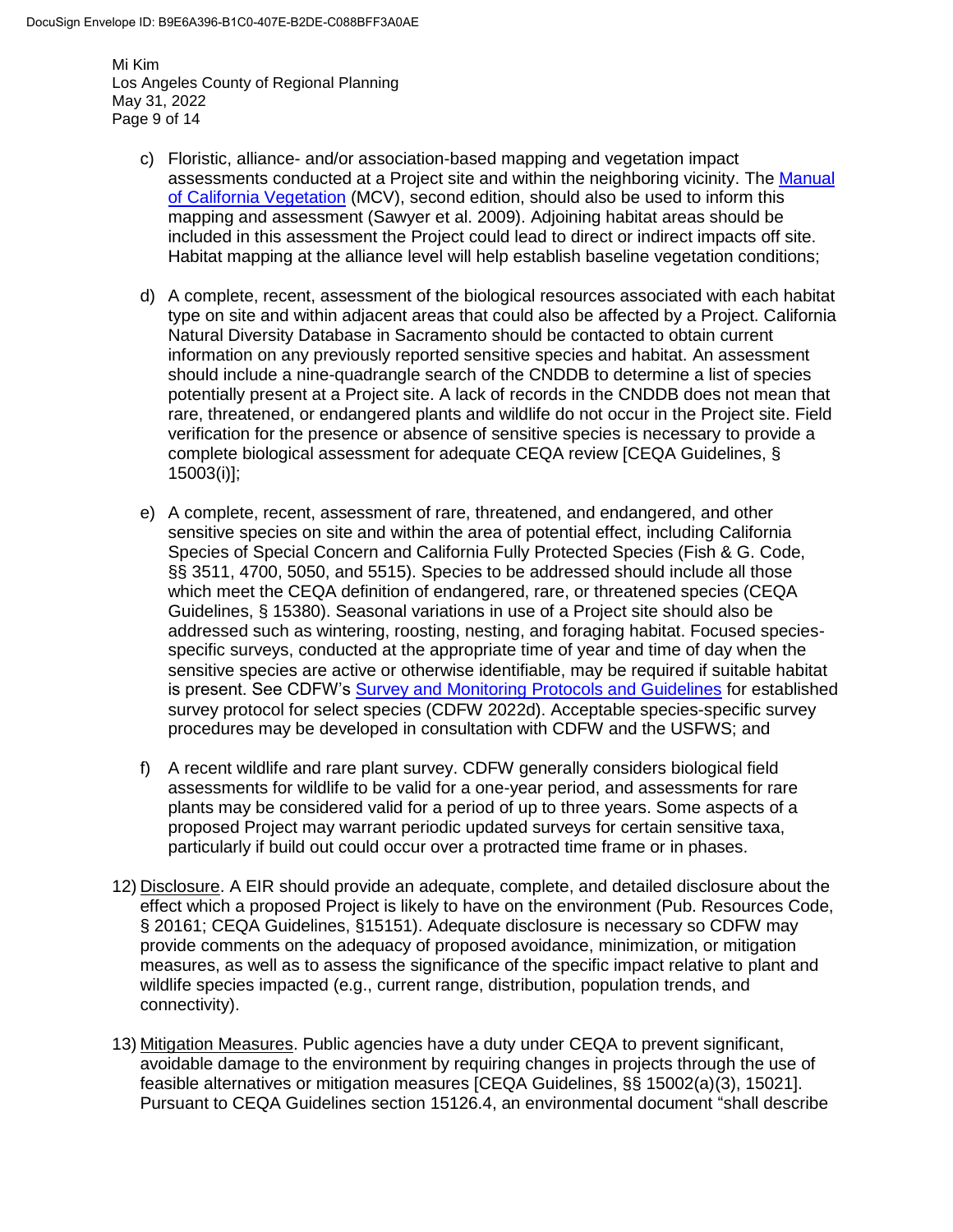Mi Kim Los Angeles County of Regional Planning May 31, 2022 Page 10 of 14

feasible measures which could mitigate for impacts below a significant level under CEQA."

- a) Level of Detail. Mitigation measures must be feasible, effective, implemented, and fully enforceable/imposed by the Lead Agency through permit conditions, agreements, or other legally binding instruments (Pub. Resources Code, § 21081.6(b); CEQA Guidelines, § 15126.4). A public agency "shall provide the measures that are fully enforceable through permit conditions, agreements, or other measures" (Pub. Resources Code, § 21081.6). CDFW recommends the DRP provide mitigation measures that are specific, detailed (i.e., responsible party, timing, specific actions, location), and clear in order for a measure to be fully enforceable and implemented successfully via a mitigation monitoring and/or reporting program (Pub. Resources Code, § 21081.6; CEQA Guidelines, § 15097). Adequate disclosure is necessary so CDFW may provide comments on the adequacy and feasibility of proposed mitigation measures.
- b) Disclosure of Impacts. If a proposed mitigation measure would cause one or more significant effects, in addition to impacts caused by the Project as proposed, the EIR should include a discussion of the effects of proposed mitigation measures [CEQA Guidelines, § 15126.4(a)(1)]. In that regard, the EIR should provide an adequate, complete, and detailed disclosure about a project's proposed mitigation measure(s). Adequate disclosure is necessary so CDFW may assess the potential impacts of proposed mitigation measures.
- 14) Data. CEQA requires that information developed in environmental impact reports be incorporated into a database which may be used to make subsequent or supplemental environmental determinations [Pub. Resources Code, § 21003, subd. (e)]. Accordingly, please report any special status species and natural communities detected by completing and submitting [CNDDB Field Survey Forms](https://wildlife.ca.gov/Data/CNDDB/Submitting-Data) (CDFW 2022e). The DRP should ensure data collected for the preparation of the EIR be properly submitted, with all data fields applicable filled out. The data entry should also list pending development as a threat and then update this occurrence after impacts have occurred.
- 15) Biological Direct, Indirect, and Cumulative Impacts. CDFW recommends providing a thorough discussion of direct, indirect, and cumulative impacts expected to adversely affect biological resources, with specific measures to offset such impacts. The EIR should address the following:
	- a) A discussion regarding Project-related indirect impacts on biological resources, including resources in nearby public lands, open space, adjacent natural habitats, riparian ecosystems, and any designated and/or proposed or existing reserve lands [e.g., preserve lands associated with a Natural Community Conservation Plan (Fish & G. Code, § 2800 et. seq.)]. Impacts on, and maintenance of, wildlife corridor/movement areas, including access to undisturbed habitats in adjacent areas, should be fully evaluated in the EIR;
	- b) A discussion of both the short-term and long-term effects to species population distribution and concentration and alterations of the ecosystem supporting the species impacted [CEQA Guidelines, § 15126.2(a)];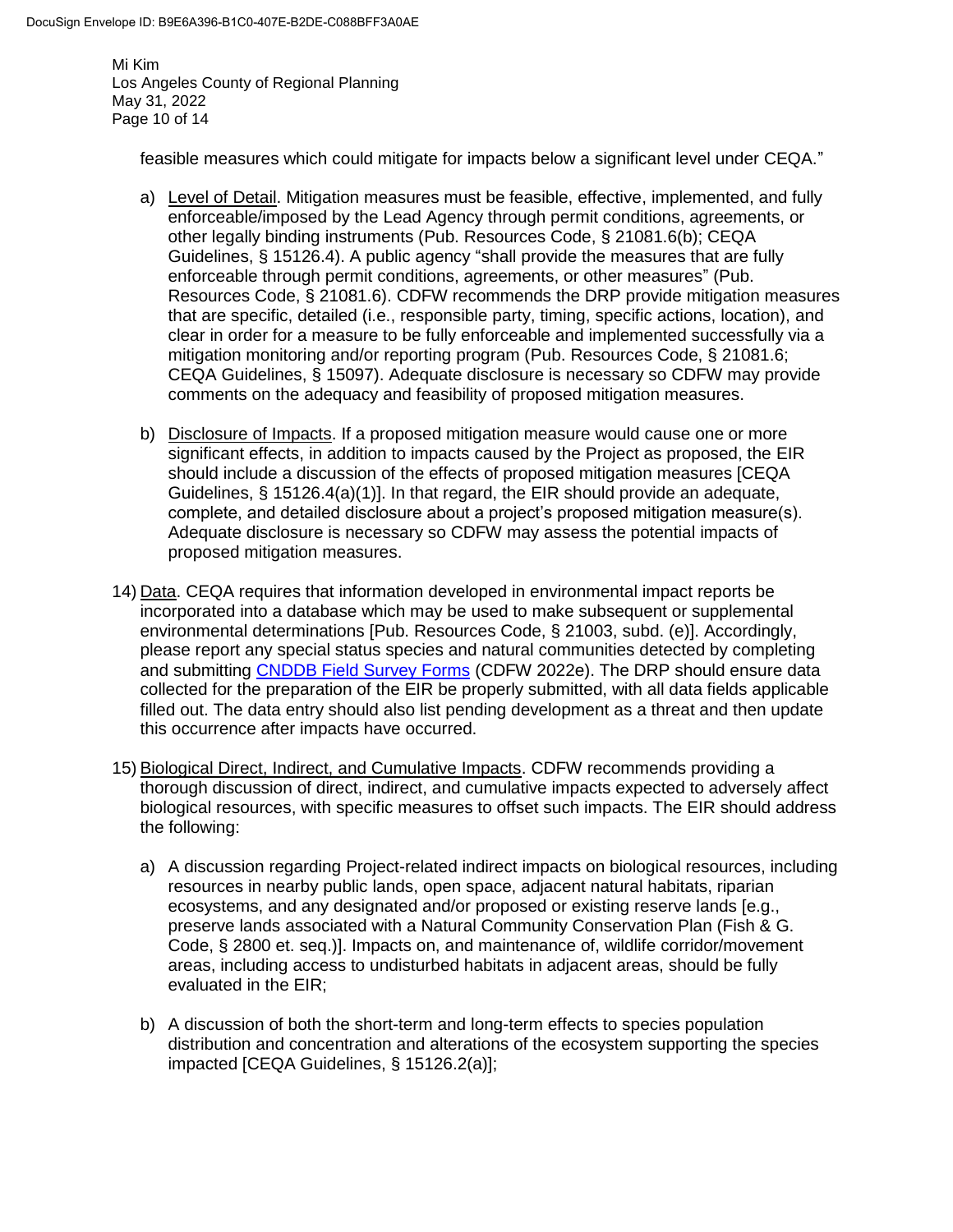Mi Kim Los Angeles County of Regional Planning May 31, 2022 Page 11 of 14

- c) A discussion of potential adverse impacts from lighting, noise, temporary and permanent human activity, and exotic species, and identification of any mitigation measures;
- d) A discussion of Project-related changes on drainage patterns; the volume, velocity, and frequency of existing and post-Project surface flows; polluted runoff; soil erosion and/or sedimentation in streams and water bodies; and post-Project fate of runoff from the Project sites. The discussion should also address the potential water extraction activities and the potential resulting impacts on the habitat (if any) supported by the groundwater. Mitigation measures proposed to alleviate such Project impacts should be included;
- e) An analysis of impacts from proposed changes to land use designations and zoning, and existing land use designation and zoning located nearby or adjacent to natural areas that may inadvertently contribute to wildlife-human interactions. A discussion of possible conflicts and mitigation measures to reduce these conflicts should be included in the EIR; and
- f) A cumulative effects analysis, as described under CEQA Guidelines section 15130. General and specific plans, as well as past, present, and anticipated future projects, should be analyzed relative to their impacts on similar plant and wildlife species, habitat, and vegetation communities. If the DRP determines that the Project would not have a cumulative impact, the EIR should indicate why the cumulative impact is not significant. The DRP's conclusion should be supported by facts and analyses [CEQA Guidelines, § 15130(a)(2)].
- 16) Project Description and Alternatives. To enable CDFW to adequately review and comment on the proposed Project from the standpoint of the protection of plants, fish, and wildlife, we recommend the following information be included in the EIR:
	- a) A complete discussion of the purpose and need for, and description of, the proposed Project, including all staging areas; access routes to the construction and staging areas; fuel modification footprint; and grading footprint;
	- b) Pursuant to CEQA Guidelines section 15126.6(a), an environmental document "shall describe a reasonable range of potentially feasible alternatives to the Project, or to the location of the Project, which would feasibly attain most of the basic objectives of the Project but would avoid or substantially lessen any of the significant effects of the Project." CEQA Guidelines section 15126.6(f)(2) states if the Lead Agency concludes that no feasible alternative locations exist, it must disclose the reasons for this conclusion and should include reasons in the environmental document; and
	- c) A range of feasible alternatives to the Project location and design features to avoid or otherwise minimize direct and indirect impacts to sensitive biological resources and wildlife movement areas. CDFW recommends the DRP consider configuring Project construction and activities, as well as the development footprint, in such a way as to fully avoid impacts to sensitive and special status plants and wildlife species, habitat, and sensitive vegetation communities. CDFW also recommends the DRP consider establishing appropriate setbacks from sensitive and special status biological resources. Setbacks should not be impacted by ground disturbance or hydrological changes for the duration of the Project. As a general rule, CDFW recommends reducing or clustering the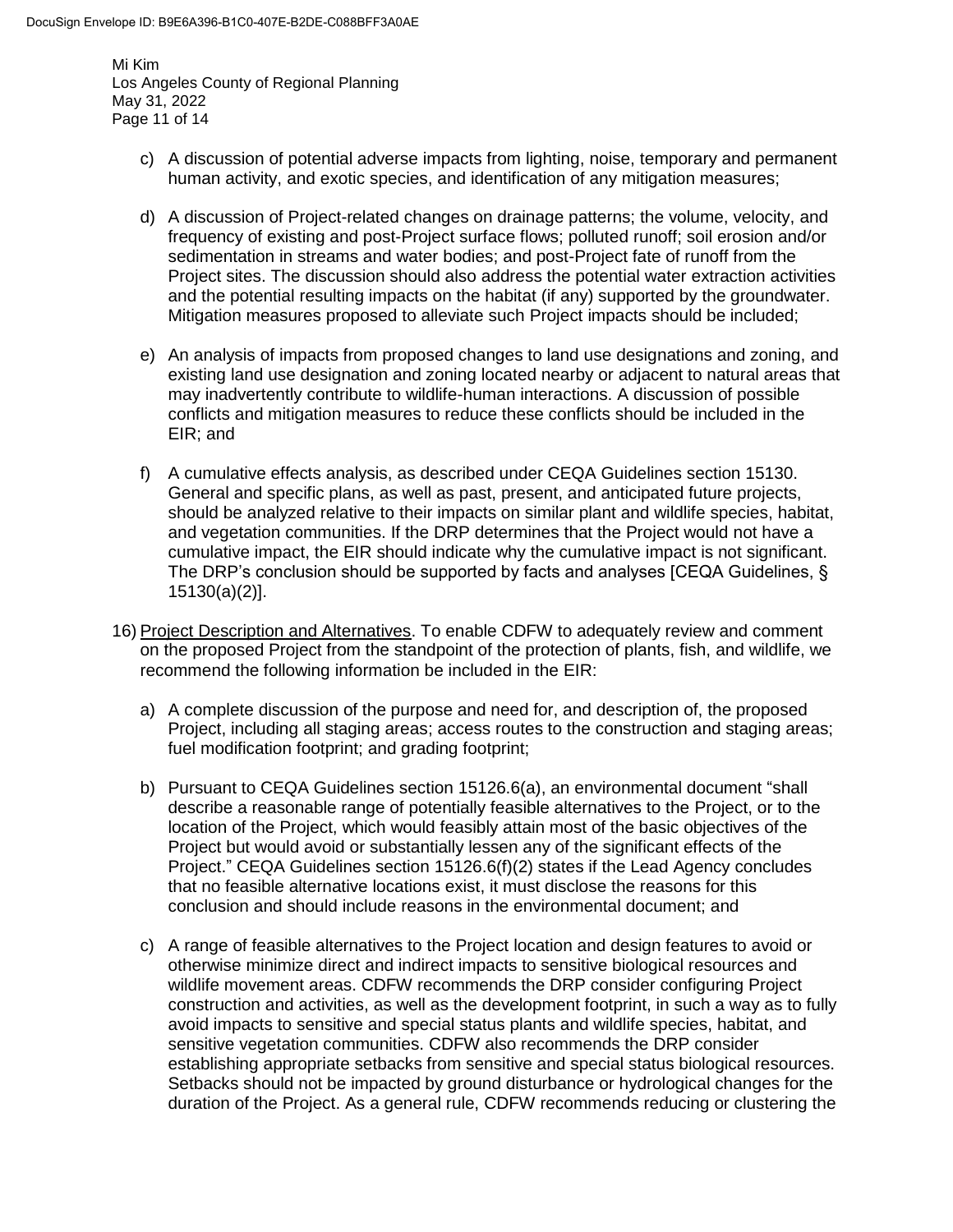Mi Kim Los Angeles County of Regional Planning May 31, 2022 Page 12 of 14

> development footprint to retain unobstructed spaces for vegetation and wildlife and provide connections for wildlife between properties and minimize obstacles to open space.

Project alternatives should be thoroughly evaluated, even if an alternative would impede, to some degree, the attainment of the Project objectives or would be more costly (CEQA Guidelines, § 15126.6). The EIR "shall" include sufficient information about each alternative to allow meaningful evaluation, public participation, analysis, and comparison with the proposed Project (CEQA Guidelines, § 15126.6).

- d) Where the Project may impact aquatic and riparian resources, CDFW recommends the DRP consider alternatives that would fully avoid impacts to such resources. CDFW also recommends alternatives that would allow not impede, alter, or otherwise modify existing surface flow; watercourse and meander; and water-dependent ecosystems and vegetation communities. Project-related designs should consider elevated crossings to avoid channelizing or narrowing of streams. Any modifications to a river, creek, or stream may cause or magnify upstream bank erosion, channel incision, and drop in water level and cause the stream to alter its course of flow.
- 17) Compensatory Mitigation. The EIR should include mitigation measures for adverse Projectrelated direct or indirect impacts to sensitive plants, animals, and habitats. Mitigation measures should emphasize avoidance and reduction of Project-related impacts. For unavoidable impacts, on-site habitat restoration or enhancement should be discussed in detail. If on-site mitigation is not feasible or would not be biologically viable and therefore not adequately mitigate the loss of biological functions and values, off-site mitigation through habitat creation and/or acquisition and preservation in perpetuity should be addressed. Areas proposed as mitigation lands should be protected in perpetuity with a conservation easement, financial assurance and dedicated to a qualified entity for long-term management and monitoring. Under Government Code, section 65967, the Lead Agency must exercise due diligence in reviewing the qualifications of a governmental entity, special district, or nonprofit organization to effectively manage and steward land, water, or natural resources on mitigation lands it approves.
- 18) Long-term Management of Mitigation Lands. For proposed preservation and/or restoration, an EIR should include measures to protect the targeted habitat values from direct and indirect negative impacts in perpetuity. The objective should be to offset the Project-induced qualitative and quantitative losses of wildlife habitat values. Issues that should be addressed include (but are not limited to) restrictions on access, proposed land dedications, monitoring and management programs, control of illegal dumping, water pollution, and increased human intrusion. An appropriate non-wasting endowment should be set aside to provide for long-term management of mitigation lands.

# **Conclusion**

We appreciate the opportunity to comment on the NOP for the East San Gabriel Valley Area Plan to assist the DRP in identifying and mitigating Project impacts on biological resources. If you have any questions or comments regarding this letter, please contact Julisa Portugal, Environmental Scientist, at [Julisa.Portugal@wildlife.ca.gov](mailto:Julisa.Portugal@wildlife.ca.gov) or (562) 330-7563.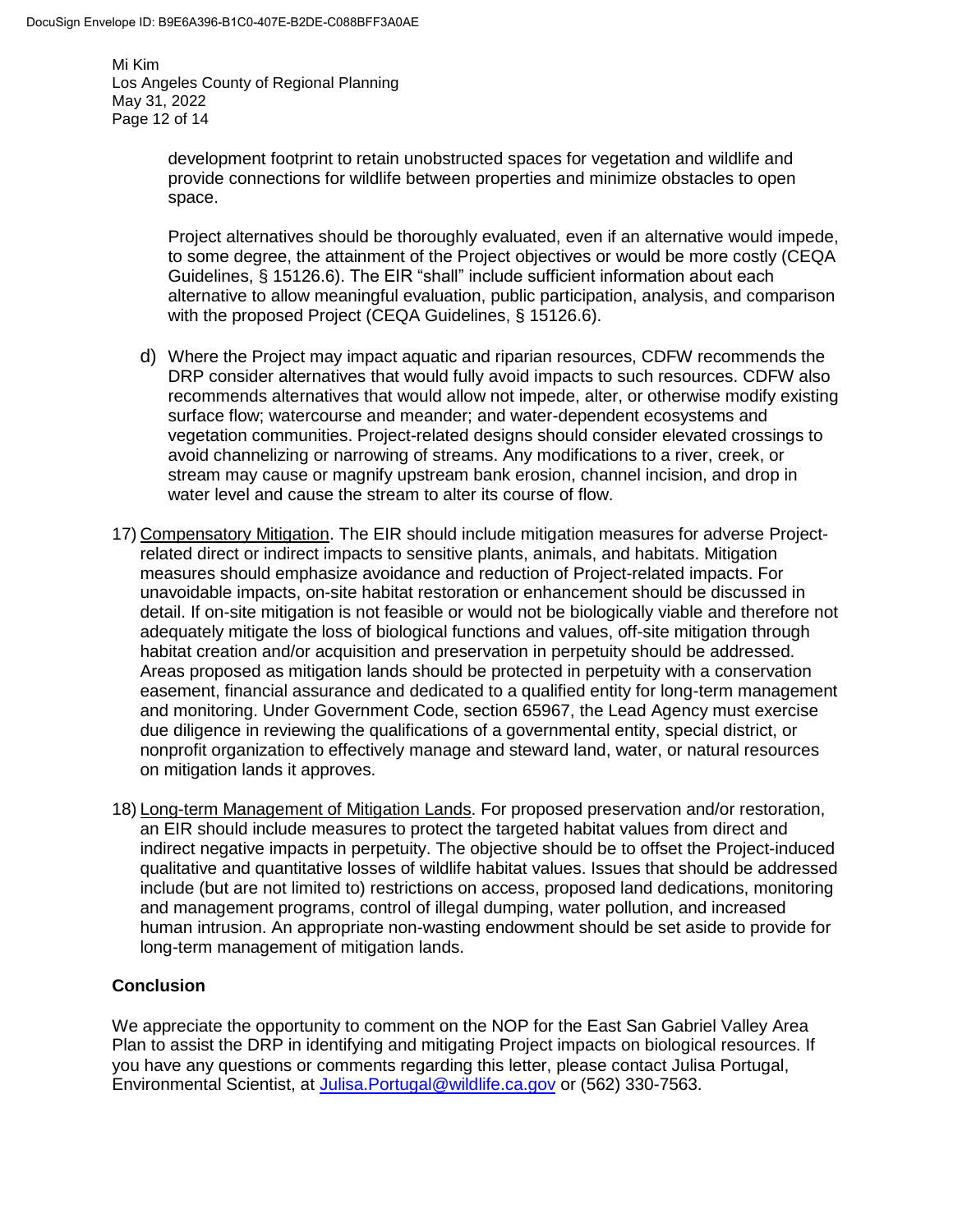Mi Kim Los Angeles County of Regional Planning May 31, 2022 Page 13 of 14

Sincerely,

DocuSigned by: Dra -<br>B6E58CFE24724F5...

Erinn Wilson-Olgin Environmental Program Manager I South Coast Region

ec: CDFW

Erinn Wilson-Olgin, Los Alamitos – [Erinn.Wilson-Olgin@wildlife.ca.gov](mailto:Erinn.Wilson-Olgin@wildlife.ca.gov) Victoria Tang, Los Alamitos – [Victoria.Tang@wildlife.ca.gov](mailto:Victoria.Tang@wildlife.ca.gov) Ruby Kwan-Davis, Los Alamitos – [Ruby.Kwan-Davis@wildlife.ca.gov](mailto:Ruby.Kwan-Davis@wildlife.ca.gov) Felicia Silva, Los Alamitos – [Felicia.Silva@wildlife.ca.gov](mailto:Felicia.Silva@wildlife.ca.gov) Frederic Rieman, Los Alamitos – [Frederic.Rieman@wildlife.ca.gov](mailto:Frederic.Rieman@wildlife.ca.gov) Cindy Hailey, San Diego - Cindy. Hailey@wildlife.ca.gov CEQA Program Coordinator, Sacramento – [CEQACommentLetters@wildlife.ca.gov](mailto:CEQACommentLetters@wildlife.ca.gov)  State Clearinghouse, Office of Planning and Research – [State.Clearinghouse@opr.ca.gov](mailto:State.Clearinghouse@opr.ca.gov)

## **References:**

[CDFW] California Department of Fish and Wildlife. 2018. Protocols for Surveying and Evaluating Impacts to Special Status Native Plant Populations and Sensitive Natural Communities. Accessed at:

<https://nrm.dfg.ca.gov/FileHandler.ashx?DocumentID=18959&inline>

- [CDFW] California Department of Fish and Wildlife. 2020. Notice of Findings Mountain Lion ESU declared a candidate species. Available from: <https://nrm.dfg.ca.gov/FileHandler.ashx?DocumentID=178623&inline>
- [CDFWa] California Department of Fish and Wildlife. 2022. California Natural Diversity Database. Available from:<https://wildlife.ca.gov/Data/CNDDB>
- [CDFWb] California Department of Fish and Wildlife. 2022. Natural Communities. Accessed at: [https://wildlife.ca.gov/Data/VegCAMP/Natural-Communities.](https://wildlife.ca.gov/Data/VegCAMP/Natural-Communities)
- [CDFWc] California Department of Fish and Wildlife. 2022. Lake and Streambed Alteration Program. Available from: [https://wildlife.ca.gov/Conservation/LSA.](https://wildlife.ca.gov/Conservation/LSA)
- [CDFWd] California Department of Fish and Wildlife. 2022. Survey and Monitoring Protocols and Guidelines. Available from:<https://wildlife.ca.gov/conservation/survey-protocols>
- [CDFWe] California Department of Fish and Wildlife. 2022. Submitting Data to the CNDDB. Available from:<https://wildlife.ca.gov/Data/CNDDB/Submitting-Data>
- California Legislative Information. 2020. AB-1788 Pesticides: use of second-generation anticoagulant rodenticides. Available from:

[https://leginfo.legislature.ca.gov/faces/billTextClient.xhtml?bill\\_id=201920200AB1788](https://leginfo.legislature.ca.gov/faces/billTextClient.xhtml?bill_id=201920200AB1788)

- [CAL-IPC] California Invasive Plant Council. 2022. The Cal-IPC Inventory. Available from: <https://www.cal-ipc.org/plants/inventory/>
- Cooper D.S., Yeh, P.J., and D.T. Blumstein. 2020. Tolerance and avoidance of urban cover in a southern California suburban raptor community over five decades. Urban Ecosystems. <doi.org/10.1007/s11252-020-01035-w>